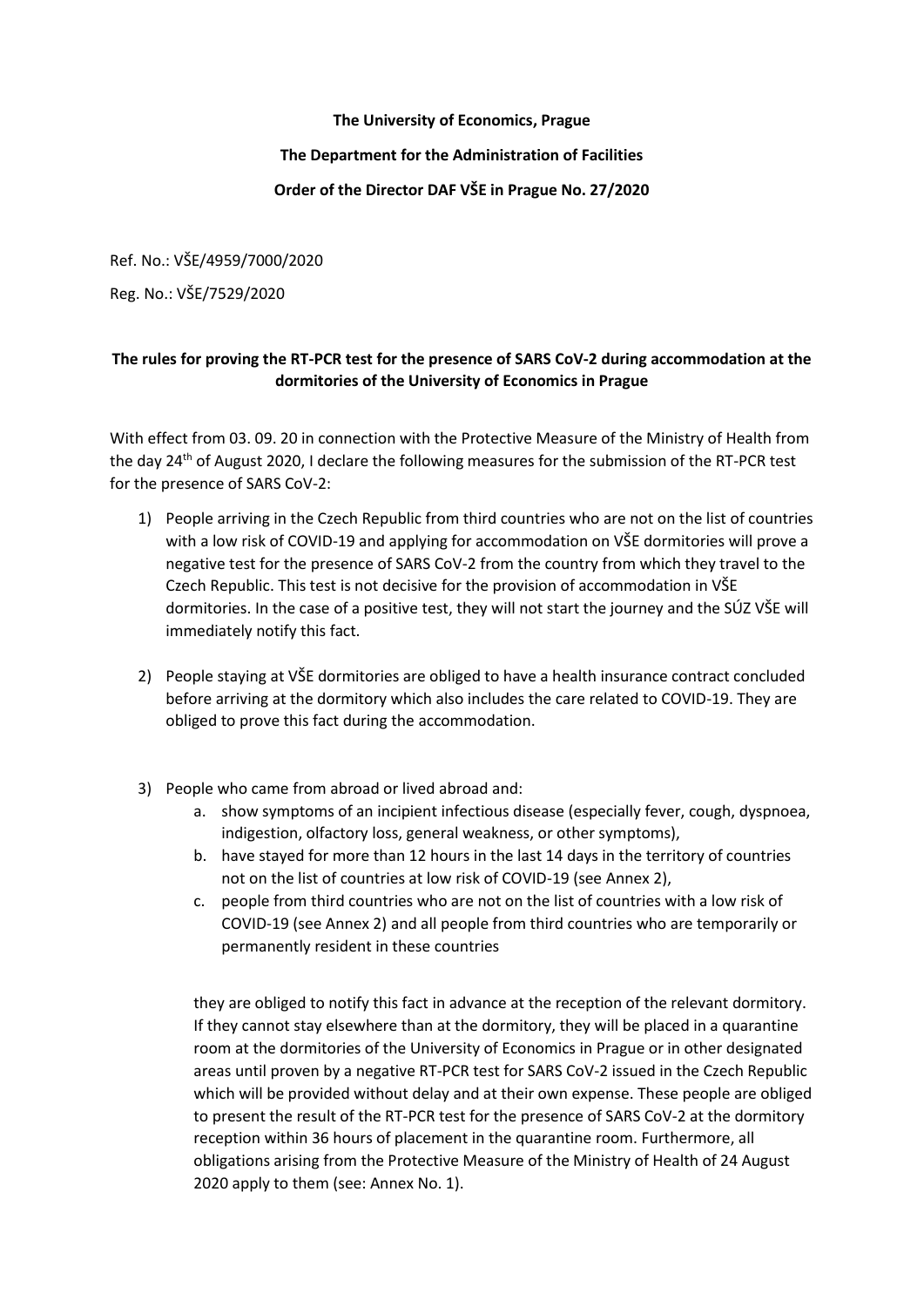- 4) People pursuant to point 1) of this order are prohibited from free movement on the territory of the entire Czech Republic and on dormitories in compliance with strict quarantine measures (drapes, distances, disinfection) with the exception of: a) the way which is necessary for the procurement of basic necessities and the use of the necessary financial and postal services, b) the way to medical facilities,
	- (c) travel for urgent official matters.
- 5) In case of a positive result of the RT-PCR test for the presence of SARS CoV-2, these people will be placed in isolation at the University of Economics in Prague or in other designated areas, if they will not be able to spend isolation outside the VŠE dormitory. (See § 64 letter A) in conjunction with § 2 paragraphs 6 and 7 of Act No. 258/2000 Coll., On the Protection of Public Health and on the Amendment of Certain Related Acts, as amended.) They will be placed in isolation for 14 days. They can leave the insulation if after 10 days the insulation does not show min. 4 days any symptoms of the disease, see point 1) a. In this case, they are considered healthy.
- 6) In the event that a person placed in isolation develops the symptoms referred to in point 1) and (dyspnoea, fever, etc.) contacts the dormitory management, this will be notified by the 'Clinic of Infectious, Parasitic and Tropical Diseases of Bulovka Hospital' ( tel: 266 082 642) and arrange further action.
- 7) After submitting a negative test for the presence of SARS CoV-2 issued in the Czech Republic, applicants will be accommodated in allocated rooms according to a valid contract.
- 8) People arriving in the Czech Republic from third countries that are not on the list of low-risk countries COVID-19 will undergo a second RT-PCR test for the presence of SARS-CoV-2 at their own expense for 14 consecutive days. entry into the Czech Republic (see points I / 11, 12, 13 "Protective measures" of the Ministry of Health of 24. 08.2020).

### Enclosure:

- 1. Protective measure of the Ministry of Health of 24<sup>th</sup> August 2020 Ref. No.: MZDR 20599/2020-25/MIN/KAN [\(https://koronavirus.mzcr.cz/wp-content/uploads/2020/08/Ochranne-opatreni](https://koronavirus.mzcr.cz/wp-content/uploads/2020/08/Ochranne-opatreni-omezeni-prekroceni-statni-hranice-CR-s-ucinnosti-od-25-8-2020.pdf)[omezeni-prekroceni-statni-hranice-CR-s-ucinnosti-od-25-8-2020.pdf](https://koronavirus.mzcr.cz/wp-content/uploads/2020/08/Ochranne-opatreni-omezeni-prekroceni-statni-hranice-CR-s-ucinnosti-od-25-8-2020.pdf) )
- 2. List of countries with a low risk of COVID-19 ([https://koronavirus.mzcr.cz/wp](https://koronavirus.mzcr.cz/wp-content/uploads/2020/08/Sdeleni-Ministerstva-zdravotnictvi-kterym-se-vydava-seznam-zemi-nebo-jejich-casti-s-nizkym-rizikem-nakazy-onemocneni-covid-19.pdf)[content/uploads/2020/08/Sdeleni-Ministerstva-zdravotnictvi-kterym-se-vydava-seznam-zemi-nebo-jejich-casti-s](https://koronavirus.mzcr.cz/wp-content/uploads/2020/08/Sdeleni-Ministerstva-zdravotnictvi-kterym-se-vydava-seznam-zemi-nebo-jejich-casti-s-nizkym-rizikem-nakazy-onemocneni-covid-19.pdf)[nizkym-rizikem-nakazy-onemocneni-covid-19.pdf\)](https://koronavirus.mzcr.cz/wp-content/uploads/2020/08/Sdeleni-Ministerstva-zdravotnictvi-kterym-se-vydava-seznam-zemi-nebo-jejich-casti-s-nizkym-rizikem-nakazy-onemocneni-covid-19.pdf)
- 3. List of medical facilities in the territory of the City of Prague performing the RT-PCR test for the presence of SARS CoV-2:
	- a. [Fakultní nemocnice Královské Vinohrady](https://cfa.uzis.cz/sampling-points/d9da6ab0-e5d4-4ca0-b572-5e260b8a2999/)
	- b. GHC Praha [odběrové místo Letiště Václava Havla](https://cfa.uzis.cz/sampling-points/5a136b42-596b-4b38-8582-d160c5c8e85e/)
	- c. [Thomayerova nemocnice](https://cfa.uzis.cz/sampling-points/aa29c68c-364a-4980-aa0c-19443aff2eb3/)
	- d. [VIDIA-DIAGNOSTIKA](https://cfa.uzis.cz/sampling-points/f9946bc4-b1aa-473e-8794-b22b0206fb88/)
	- e. [1. lékařská fakulta UK](https://cfa.uzis.cz/sampling-points/af201738-8b3f-4857-88cb-fbb3c7d8ad7e/)
	- f. [SPADIA LAB, a](https://cfa.uzis.cz/sampling-points/ebc5756c-3532-4850-94c7-17625f342203/).s. Žluté Lázně
	- g. [Fakultní nemocnice v Motole](https://cfa.uzis.cz/sampling-points/7b786058-dfe9-487e-9f8a-9a7cc18464f2/)
	- h. [Nemocnice na Bulovce](https://cfa.uzis.cz/sampling-points/9133b301-77e5-4919-897e-6be3031bded9/)